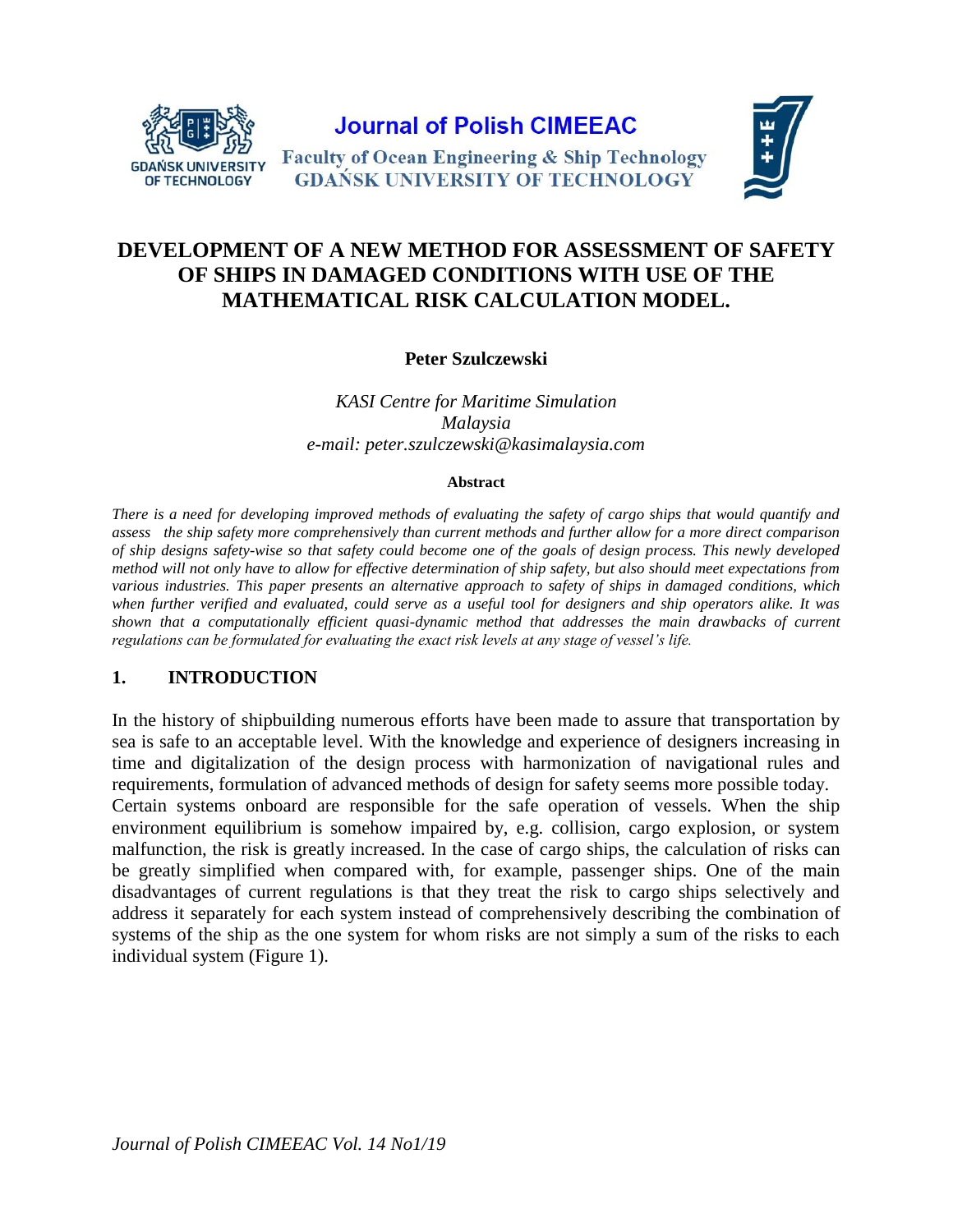

*Figure 1. Risks after hazard occurrence during cargo ship system exploitation.(not caring dangerous goods)*

Risks to ship safety, at the design stage can be understood in many ways and evaluated using different methods and techniques, hence a selection of a method has to be carefully planned and accurately engineered with mitigation of subjectivity of the process. Accordingly, the purpose of this work is to utilize the gathered experience over the years of shipbuilding and couple it with tools and techniques the modern technology provides. In addition, it is of uttermost importance that the developed method is easy to apply at any stage of the life of ships. Ideally, the method can be further developed to give the crew onboard a ship the green light (safe) or the red light (unsafe) when making their decisions in emergency situations.

The industry standard for measuring stability of the vessels is to measure their geometrical and mass parameters in both intact and damage conditions. There have been attempts to introduce other properties of ships as governing stability [Cichowicz, Kendrick, Papanikolau], but they have not found their way to common application as yet. However, with digitalization of the design process it can now be seen that, with limited number of simplifications, a direct calculation of vessels dynamical righting moment is not much more complicated than the calculation of the static righting arm on its own. With introduction of the dynamical calculations a large error related to confrontation of a changeable with vessel's size and parameters relationship between the heeling moments acting on a ship and righting moments can be greatly reduced.

# **2. SAFETY – WHAT IS IT?**

#### 2.1 DEFINITION OF SAFETY

In the last several years, numerous attempts have been made to formulate a method of assessing safety for ships in damaged conditions [Jasionowski, Brown, Kluwe, Wortley, Gerigk etc.].

When assessing the safety of a design or a ship in operation it is an imperative that general definition of safety is agreed on. In general it may seem evident that the application of the risk calculation method is the methodology the scientists have agreed on. However, there are still differences of opinion with regard to the final shape of the method.

It may well seem possible that one of the reasons there are differences of opinion is the lack of a clear definition of safety. Also, the way we understand safety of ships may change in the future. Some scientists define Safety in relation to Risk as follows :

> "*Safety is the state of acceptable risk*" - Vassalos, Jasionowski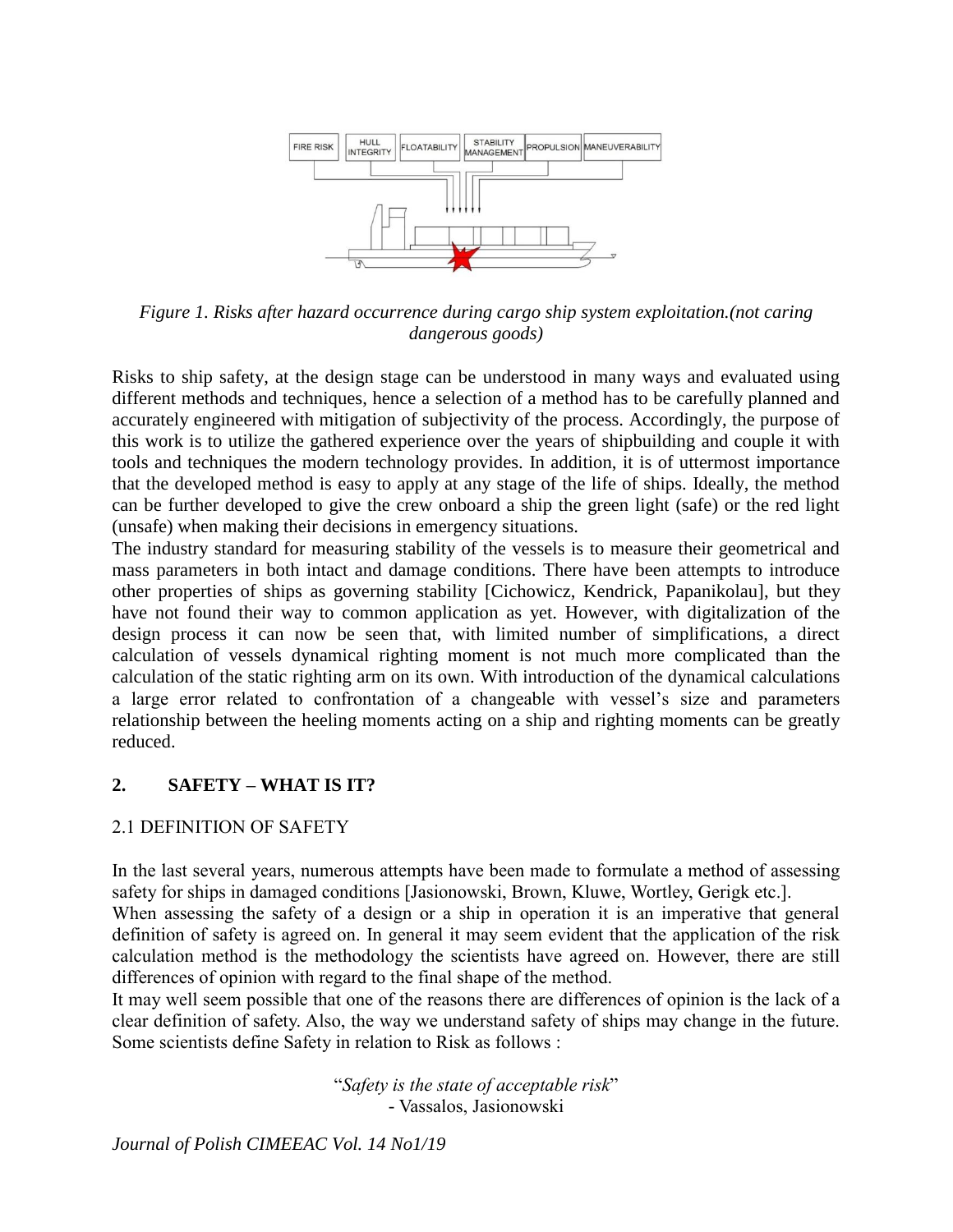### *"Property that reflects acceptable risk in relation to people, property and environment"* - Gerigk

However, the proposed in this work definition is the one from Merriam-Webster Dictionary and is:

# *"Safety is freedom from harm or danger: the state of being safe"* [Merriam-Webster Dictionary]

On the basis of the Merriam-Webster Dictionary definition a conclusion has been drawn that no subjectivity should be applied to the definition "freedom from (…)". Judging from this definition it is evident that safety cannot be numerically calculated and is inherently related to time and environment in which the object operates (life, natural environment, property). The probability of an error in observations and/or understanding of hazards related to the operation of the analyzed object is very high. This error introduces risk to safety (as per definition) and therefore we will not know for sure if it is safe to operate the object until we stop operating it.

The likelihood (probability) of any hazard occurrence (on the basis of physics, or/and our experience and knowledge) may be lower in certain conditions or at a certain time and higher in others. Safety, however, is an absolute.

Another obstacle in quantification of consequences is related to their severity. It may seem sufficient to use a numerical, probability based, model for decision making process when the possible consequences are negligible (for example, if one bets a dollar by tossing a coin). Generally, the risk of applying the above mentioned model to the gambling process is acceptable. However, it may be wrong (or at least inadequate) when the stakes are high. One may easily assume that most people would not bet their lives even when the chance of failing was much smaller (e.g. 0.167).

Safety-wise, it is clear that potential consequences of losing any large ship (cargo or passengers) are disastrous, and the risk level we are willing to accept for them is very low.

Consequently, the risks we are facing during the operation of a vessel must be constantly kept in mind. The qualitative risk model allows for a better control of the acceptable risks level. The risk analysis allows us to understand how unsafe the task is that we are going to be involved in, and how much human effort is really needed to lower it. After all, we will not know for sure that the ship is safe until we have successfully completed its scheduled decommission, and we will not know that the ship is unsafe until it sinks.

In other words, the cargo ship is safe if she does not cause any harm to life, environment or property during her entire life cycle. Accordingly, the ship safety is not a function of risks the vessel faces, but rather depends on her characteristics and properties that allow her to withstand any of the risk encountered in her operation.

To summarize the above and on the basis of the definition of the word 'safety' from Merriam-Webster Dictionary, the safety cannot be evaluated in terms of probability or subjectivity and therefore, cannot be holistically assessed by the quantitative risk calculation alone, which by definition, depends on probability of hazards. Safety is an absolute. No ship can be regarded safe until proven otherwise during her time in/of operation. Therefore, commonly used opinions such as "higher levels of safety" are misleading and relate to semantics. Safety is an absolute freedom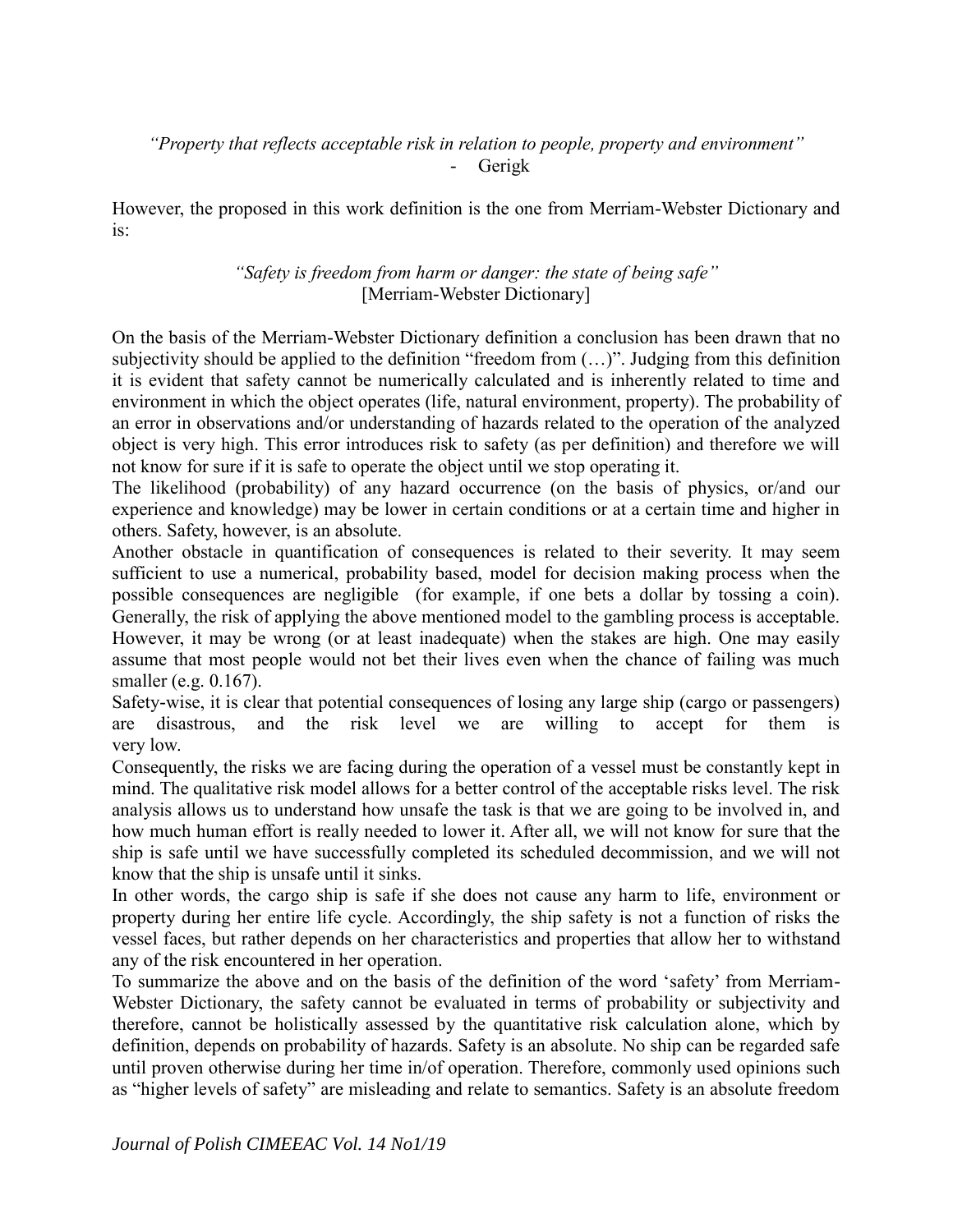from hazards which in real life cannot be fully ensured during operation, and we must accept certain levels of risk involved in the operation of vessels.

# 2.2 HOW IS SAFETY GOVERNED IN THE CURRENTLY VALID REGULATIONS

The currently valid regulation for calculation of probability of a vessel surviving a damage "s" factor (as described in SOLAS 2009) has been to a large extent based on the formulas included in the ICLL 66/88 and further evaluated by independent studies [e.g. Cichowicz]. The studies that lead to preparation of the SOLAS 2009 formula for the factor "s" were based on statistical analysis of the sea condition during accidents and the stability parameters of the vessels at that time [Cichowicz]. This also has large impact on the disadvantage of the evaluated approach. Because the method formulation did not take into the account the actual righting ability of vessels represented by the righting moment acting against the external heeling moments, but basic righting arm properties instead, it does not provide designers and/or crew with information about survival ability of the vessel in practical emergency situation.

Therefore, it would seem rational to seek parameters and formulas that would provide more information and be a good compromise between user-friendliness and accuracy. An attempt to present a direct method of evaluation of safety of ships that provides measurable levels of safety of a floating object for any user and at any life stage of this ship is presented in the subsequent parts of this work.

# **3. CALCULATION METHOD**

# 3.1 RISK - R

Risk analysis may provide useful information about the environment, design and operation of ships that may cause a ship to become dangerous to life, environment or property during her life. After all, it must be the physical properties of the environment, design and operation of ships that provide ground for decision making process.

Risk may be defined as follows:

"Possibility of loss or injury" - Merriam-Webster

> "A chance of loss" - Jasionowski, Vassalos

The risk can be calculated in terms of probabilities related to the object and not to (its) safety. Therefore, we can make a decision whether the vessel is capable of withstanding all the identified through risk analysis hazards and dangers and not cause harm to people, environment and/or property in certain conditions, and effectively determine the conditions in which the operation of a vessel is safe or not. It is to be stressed that measuring a risk is not the same as the measuring of safety, and it cannot be directly related to it.

The techniques of evaluating risks vary, but are all defined by mathematical formula for risk calculations. In general, the differences between the risk models are mainly related to: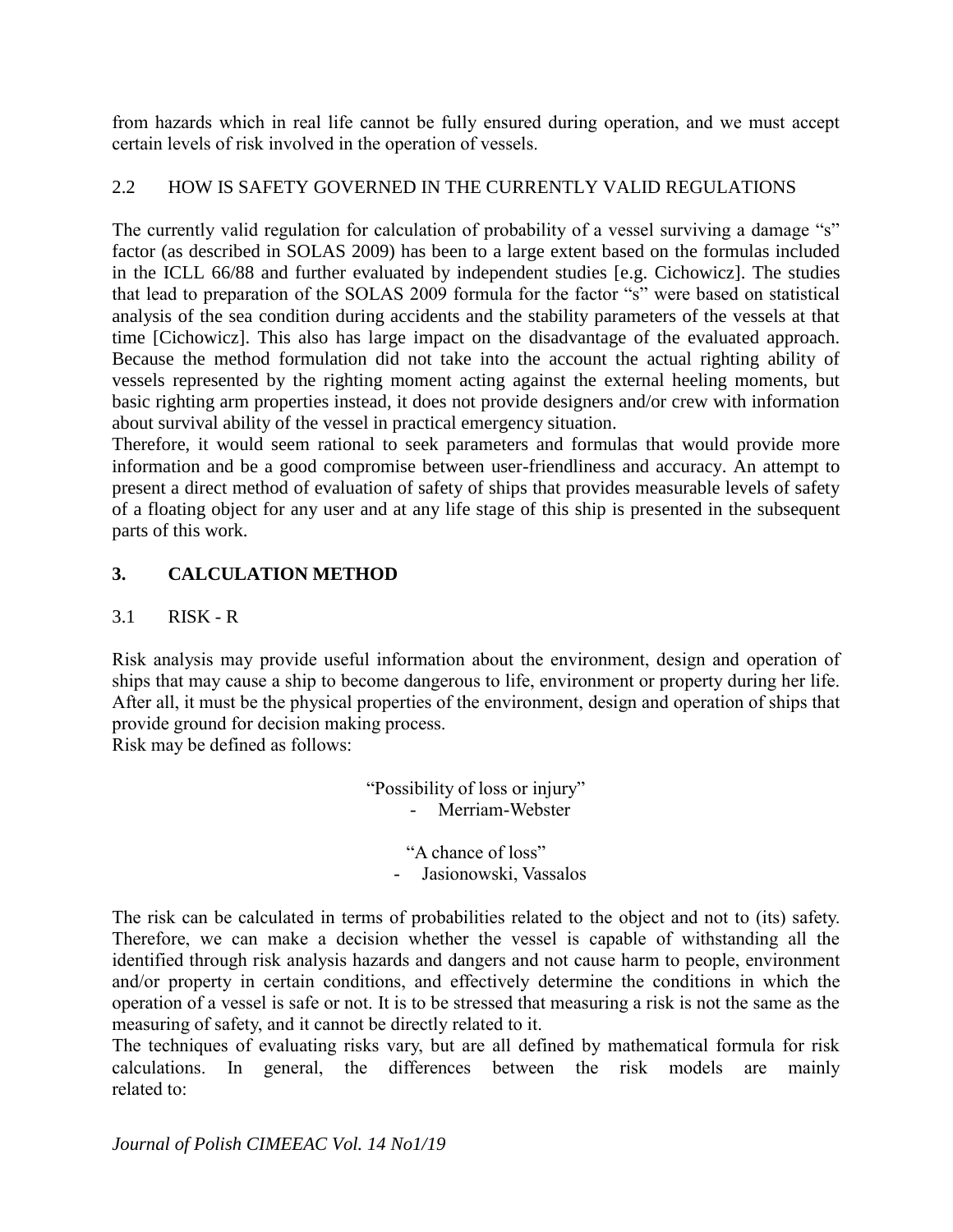- Weight factors applied to statics for probability of hazard occurrence calculation
- Vulnerability calculation methodology
- Consequences categorization

The formula presented by Gerigk is the following

$$
R = P_c * P_{c/f} * P_{c/f/ns} * P_{c/f(ns/tts} * C \qquad (1)
$$

where:

 $P_c$  – Probability of collision  $P_{cf}$  – Conditional probability of flooding  $P_{cf/ns}$  – Conditional probability of not surviving the flooding  $P_{cf/ns/tts}$  – Conditional probability of not surviving the flooding at a given time. C – Consequences

The formula presented by Jasionowski is:

$$
f_T(t) = \Sigma_i^3 \Sigma_j^{n_{\rm flood}} \Sigma_k^{n_{\rm H}} w_i * p_j * e_k * c_{i,j,k}(t) (2)
$$

where:

 $f_T(t)$  – Unconditional probability that an event of time to capsize t occurs (corresponding to Risk of ship sinking in time t). Commonly named as "ship vulnerability to flooding".

 $w_i$  – Probability mass function of the 3 specific loading conditions.

 $p_i$  – Probability mass function of the damage extents and the  $n_{\text{float}}$  number of flooding extents calculated according to the harmonized probabilistic rules for ship subdivision [39].

 $e_k$  – Probability mass function derived from the statistics of sea states recorded at the instant of collision where  $n_H$  is the number of sea states considered.

 $c_{i, j,k}(t)$  – Probability mass function of the event of capsizing in the set time.

After careful verification of the above cited models (and others [Cichowicz, Papanikolau, et al]), the proposed risk model and formula for risk well known to the shipping and engineering societies is presented in the following form for any damage/emergency scenario:

$$
\mathbf{R} = \mathbf{P} * \mathbf{V}^T * \mathbf{C} = \begin{bmatrix} p_1 \\ \dots \\ p_n \end{bmatrix} * [v_1 \quad \dots \quad v_m] * \begin{bmatrix} c_1 \\ \dots \\ c_m \end{bmatrix} = \begin{bmatrix} p_1 v_1 c_1 + \dots + p_1 v_m c_m \\ \dots \\ p_n v_1 c_1 + \dots + p_n v_m c_m \end{bmatrix}
$$
(3)

where:

- **P** Probability of hazard occurrence given weather conditions (probability mass function – distribution)  $\leq l$ ;...;r>
- $V^T$  Vulnerability of the object in the given condition to the hazard in different terms:  $\langle k; \ldots; m \rangle$
- **C** Consequences, in terms of loss of life, harm to environment and cargo or ship loss for given vulnerability object properties <k;…;m>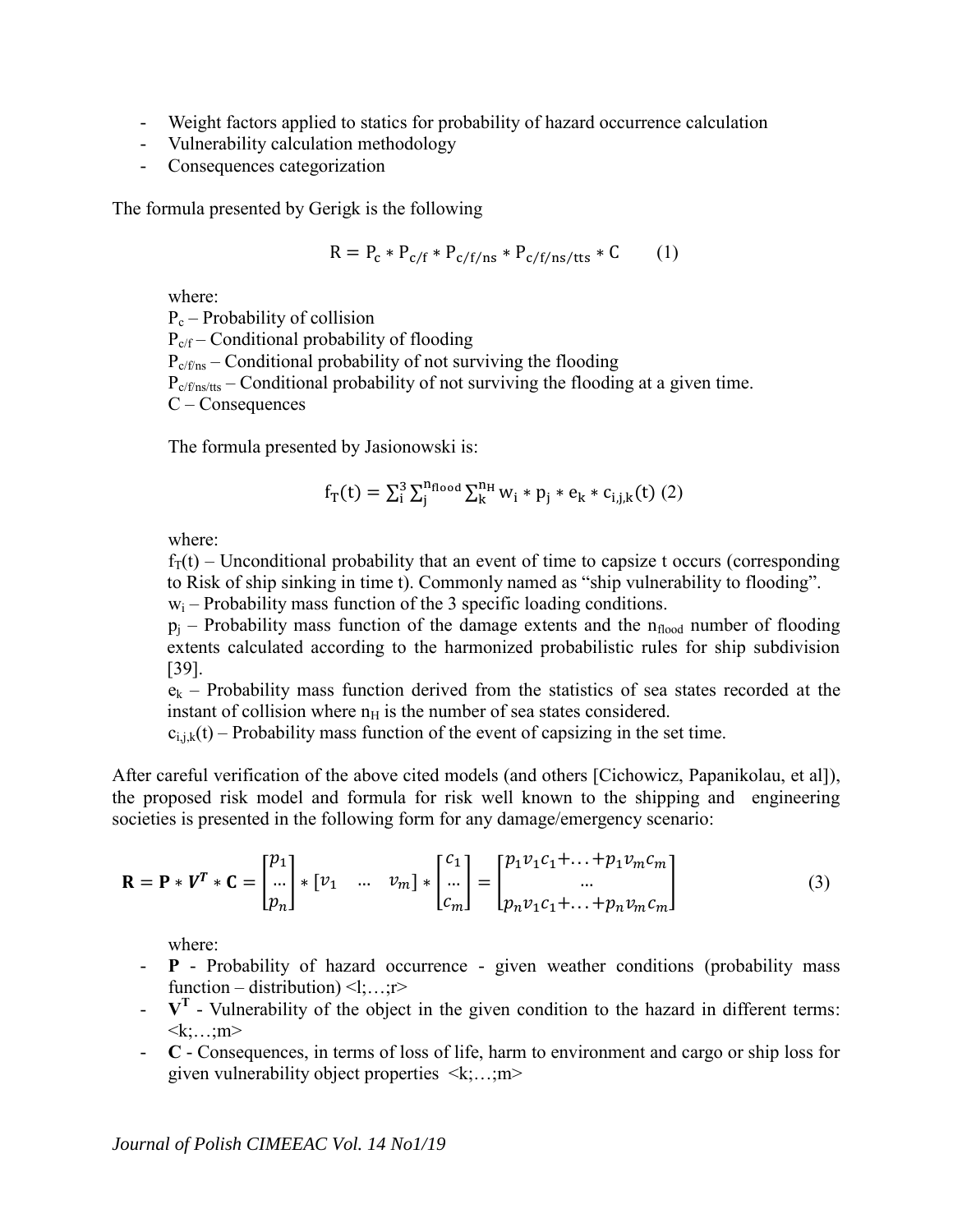The main difference between the models above and the proposed model is that the probabilities  $\langle 1...r \rangle$  and  $\langle k...m \rangle$  are not dependent on each other and/or do not force the end user (e.g. Master, Approval Engineer, Designer) to use advanced mathematics for verification This means that they are calculated separately and that they are governed by equations with predetermined factors releasing the end user from need for evaluating the cause and effect scenario and as a consequence, allowing for a final black and white result for each and any hazard. This approach allows for better risk control and increases the possibilities for risk mitigation for selected environmental conditions (in the selected case: weather at sea). Furthermore, it allows for easy transformation of mathematical equations describing risk.

As mentioned in the previous part of this work the difficulties arising from the use of any risk model are related to the accurate quantification of probabilities and consequences and to the acceptance criteria. One may argue that they are subjective, but following the general definition of safety from the Webster-Miriam dictionary quoted above, it has been chosen to select a descriptive form for modelling consequences (qualitative). Consequently, a chance of losing a ship or/and dangerous cargo or a loss of life onboard is modelled as a separate cell in the risk matrix that allows control over the evaluated risk levels.

The vulnerability of the object may be calculated on the basis of the ship speed, stability, structural integrity and fire/chemical risk mitigation abilities and operation properties (including location). In recent years a lot of research has been done to move away from statistical approach in describing hazards [Papanikolau]. The method proposed in this paper utilizes some of the currently available research results [Gerigk, Papanikolau].

The calculation methodology details are presented in Chapter 4.

# 3.2 GOAL TO ATTAIN

The goal is to present a tool/method that can be used at any stage of the life of the ship and will be easy to use and most of all, will be accurate enough to become an industry standard for blackand-white decision making processes.

In recent years, and for selected types of ships, the goal based design standards have been realized by the industry in the form of regulations [Cichowicz, Guerdes Soares, Weintrit, Jiang, Ray etc.]. These rules focus on efficiency and structural integrity. Ship resistance to hazards remains a limitation there.

The ship design methodology that focuses on safety and efficiency may be implemented if prescriptive nature of regulations governing safety is changed. Example of such methodology for cargo ships is shown in the flow chart. (Figure 2).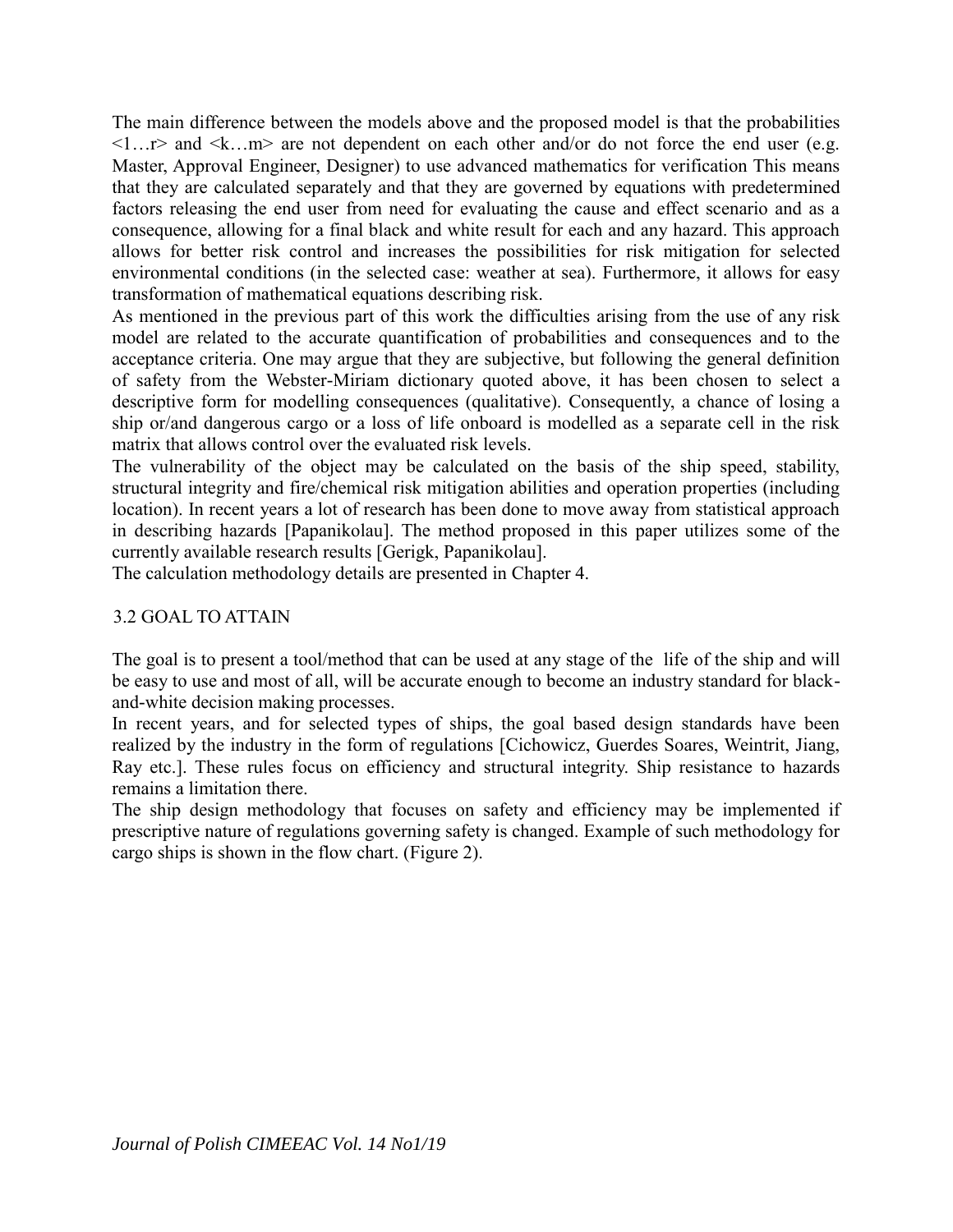

*Figure 2. Application of the proposed method to a sample design flow chart* 

# **4. RISK MODEL STRUCTURE**

#### 4.1 PROBABILITY OF HAZARD OCCURENCE

Probability of hazard occurrence can be expressed in different terms. Up to date, it has been a common practice to investigate statistical data of ship-ship collisions, their size and location. The main drawback of the current approach is that the different than that hazards have not been taken into account and so accurate addressing of such other threats has been disallowed. The other drawback is that statistical data have to be filtered. Even after the introduction of a sheet for reporting collision damages for the GOALDS [Cihowicz] program, the data filtering was still a major task to overcome [Cichowicz, Vassalos, Pawlowski]. In practice, apart from the increased probability of a damage to the most forward area of the ship which seems to be adequately addressed by the ICLL requirement for installation of a collision bulkhead, there is no physical proof that any part of the ship is at a greater risk to be damaged than other parts thereof. [Pawlowski] (Figure 4). On the basis of this approach, the proposed here method implements sample data of collisions at a different stage and for the risk control associated with an object. For the purpose of calculations of level of risk it has been decided to apply a constant factor of significance to any compartment/combination of compartments. Having a constant factor of significance of any damage will provide a statistically unbiased result of risk from flooding a compartment to the vessel, which then may be further evaluated with the help of statistics stipulated in Risk Control Criteria or ALARP methodology [Gerigk]. Similarly to the above damage, the risk of caring a dangerous cargo (in terms of pollution, high value, or fire) may also be considered in control options.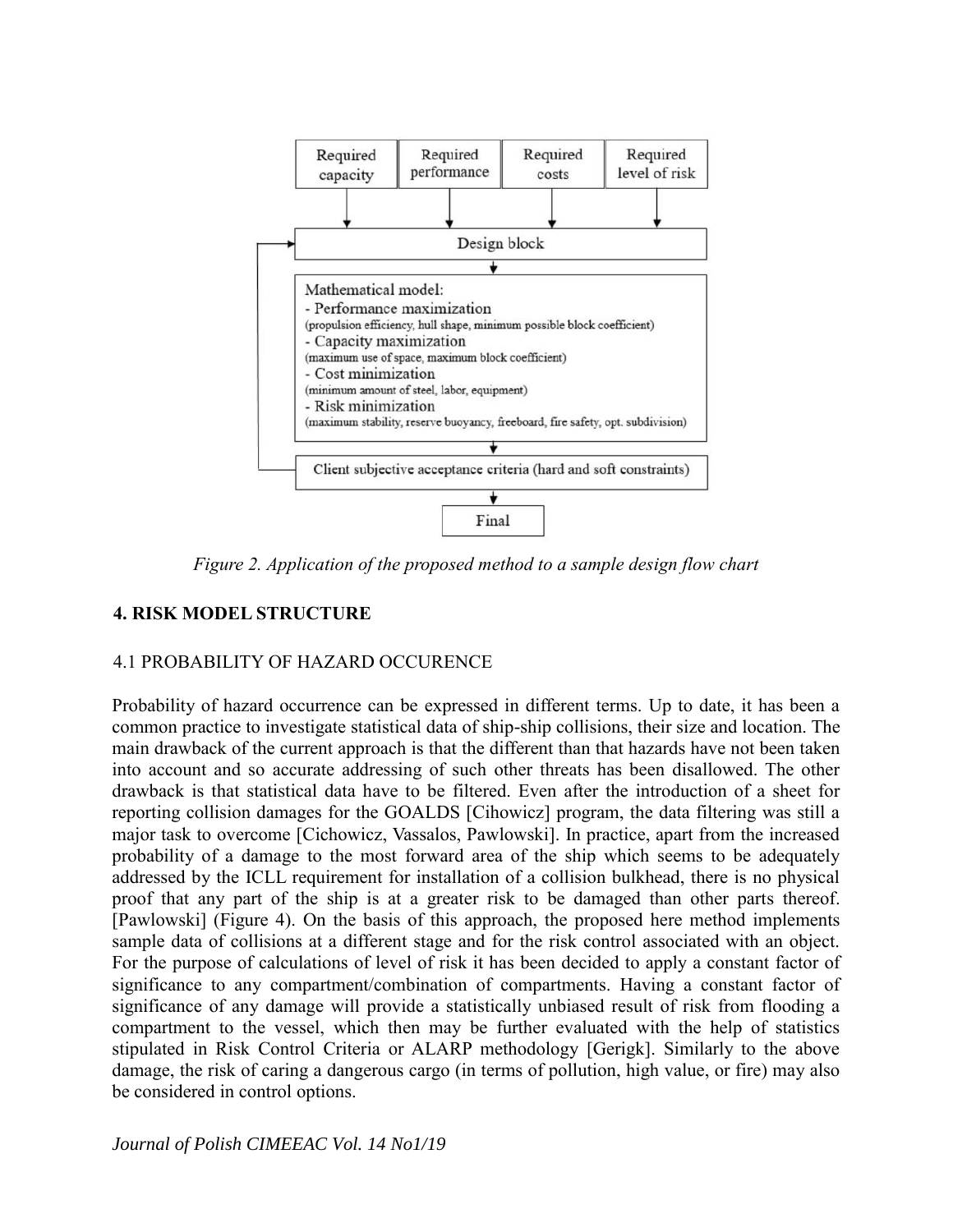Bad weather that is unrelated directly to the object is a hazard taken into account at this stage. Current methods do not provide any visible assessment of bad weather impact on the safety of ships in serious accident situations. Up to date, masters on-board ships have not had any tool to help them estimate the stability of a ship in emergency conditions. Naval Architects know that a vessel subjected to a collision and flooding may be evaluated for safety with the use of s-factor present in the SOLAS 2009; however, in an emergency situation, such assessment becomes almost impossible to perform because it involves going through detailed calculations which often consist of hundreds of pages and as the s-factor was developed on the basis of statistical data, it cannot (ad hoc) provide an answer with sufficient amount of confidence.

As sea going vessels may freely change routes, operators and owners, and may be therefore engaged in worldwide trade in any location almost regardless of ship characteristics; probability of bad weather hazard occurrence may be calculated on the basis of available worldwide statics for ocean states and for a long period of time. In order to meet the sought after in this paper goal, it is important to emphasize that this statistical derivation must not be directly used for decision making process, but the final result must show the response of the vessel to different visible weather characteristics. This can be achieved through a matrix model of the probability P (3).

This measurement of weather conditions that usually takes place in practice determines the significant wave height and the apparent wind force in Beaufort scale. It is important to note that most trained mariners are familiar with and proficient in recalculating the apparent wind force to the true wind force. In line with the set up goal for this method, vessels characteristics must be confronted with measured by seafarers values.

There is no proven correlation between weather conditions and probability of hazard occurrence, hence for the purpose of this method long term weather statistics for the worldwide sea waters was used. The statistics used in this paper were the statistics first presented and tabularized in previous publications. [Cramer] (Figure 3).

The above approach to environmental conditions is based on the assumption that serious accidents happen regardless of the weather and the vulnerability of the object to this accident must be evaluated. As mentioned previously, the likelihood (probability) of accident happening may then be introduced into the method at the risk control options [Gerigk] (e.g. RCC – Risk Control Criteria) stage.



*Figure 3) Frequency distribution of sea states in function of wave periods and significant wave height for world-wide trade. (Total number normalized to 1000) [Cramer]*

# 4.2 VULNERABILITY TO HAZARDS

The vulnerability of a ship to hazards described in the above sections is related to many different factors. The response of the vessel to a damage to its original structure is related to the following factors: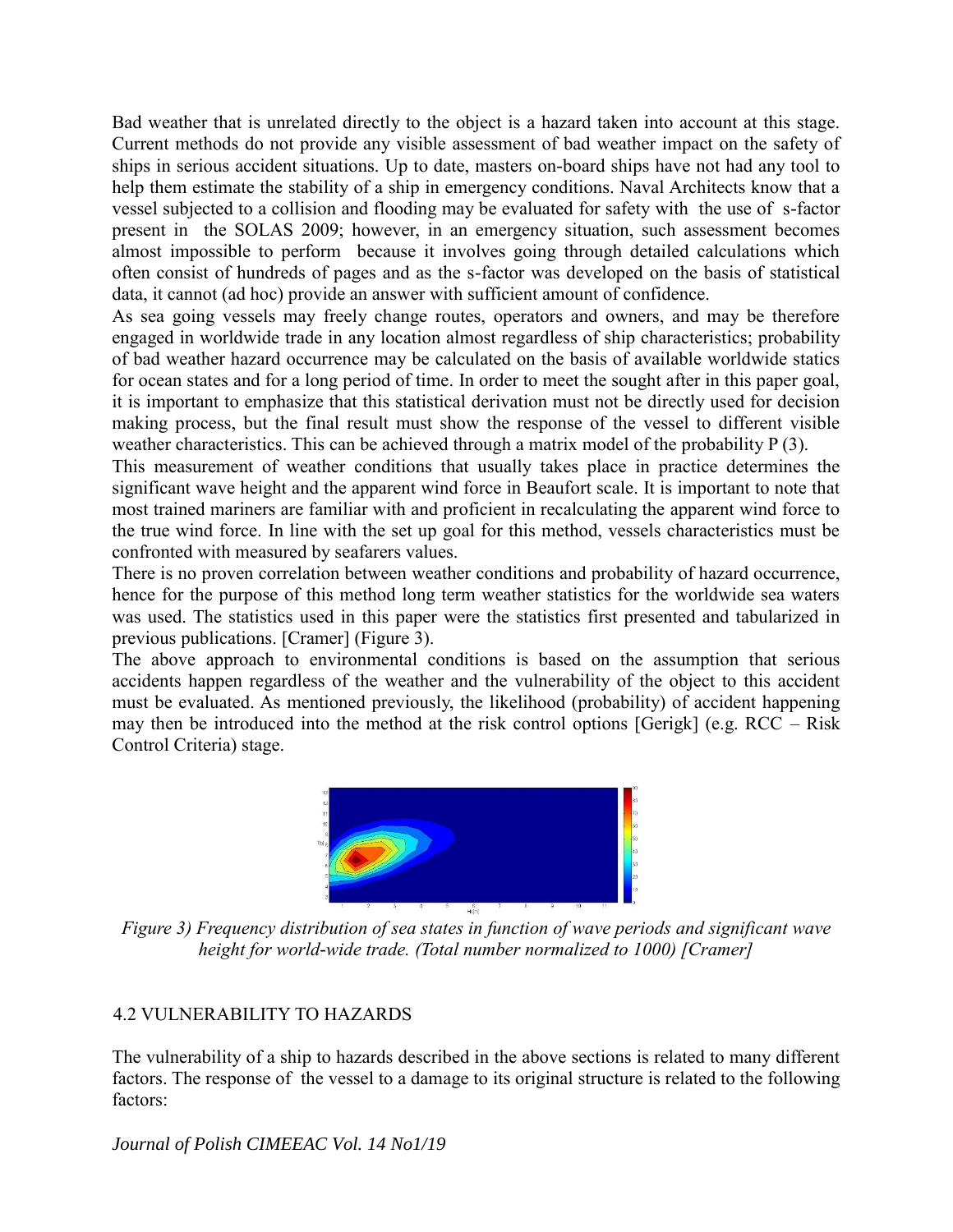- Weight distribution and initial stability of a vessel
- Subdivision and Arrangement:
	- 1) Position of a damaged compartment (damaged compartments)
	- 2) Size of a damaged compartment (damaged compartments)
	- 3) Geometry of a damaged compartment (damaged compartments)
- Initial floating condition of a vessel
- Quantity and type of cargo onboard
- Response of a vessel to damage (in function of damage position)

In order to determine the actual vulnerability of the vessel, all these aspects need to be investigated separately and independent of each other:

#### 4.2.1 WEIGHT DISTRIBUTION AND INITIAL STABILITY OF A VESSEL:

As described above in part 2.2, the current calculation of stability method is based on evaluation of static parameters of ship hull and appendages only: righting arm curve and metacentric height in selected possible damage scenarios being investigated with a weight factor assigned on the basis of statistical evidence of collisions only and a separate deterministic investigation of stability after damage to the bottom of the hull. As a separate requirement for ships over 80 meters in length, a minimum allowable freeboard is governed by the ICLL regulations. It is not a holistic approach that addresses the evidenced serious accidents.

The stability of a ship in sea waters is governed by multiple parameters. Furthermore, it is essential to underline that damage stability and intact stability cannot be easily compared. This is mainly related to the fact that the Maritime Law suggests that any ship that is involved in a collision should remain in its location [Dannish Maritime Authority]. Consequently, after a collision the movement parameters change, and the forward speed of the vessel is minimized.

The impact of forward speed and the risk of oscillations have been very well described in the literature [Ibrahim, Kornev et al]. The difficulty of assessing safety of the vessel in terms of damage stability may originate because of two aspects of the vessel situation:

- Initial stability and floatability after the collision with another ship or object, or after the introduction of emergency condition for other reasons (such as hull integrity failure, cargo shifting, ballast system malfunction etc.).
- Stability and floatability of the ship after Master's reaction to the emergency that may include some alteration of the course and speed in order to decrease the roll movement of the ship [Gerigk].

After a collision, the initial condition is assessed by officers onboard. If excessive roll angles are observed, a decision is made to change the course so that the vessel goes to head waves or wind and at a low or dead-slow speed. Additional tool that officers onboard a ship may use is to add or remove ballast water in order to change the weight distribution and/or position of center of gravity of a ship. This will have a significant impact on behavior of ships in waves too, but requires plenty of time prior to the effect of it to take place. There is no requirement for the time in which Master must make a decision to change course and the decision is based on Master's judgment only. It is difficult, therefore, to assess the time in which the captain orders a change of the course and in which the course is changed. This would then have to be assumed and for the purpose of this work the author assumes a 100 second- period in which the vessel's unsteady behavior in waves can be addressed.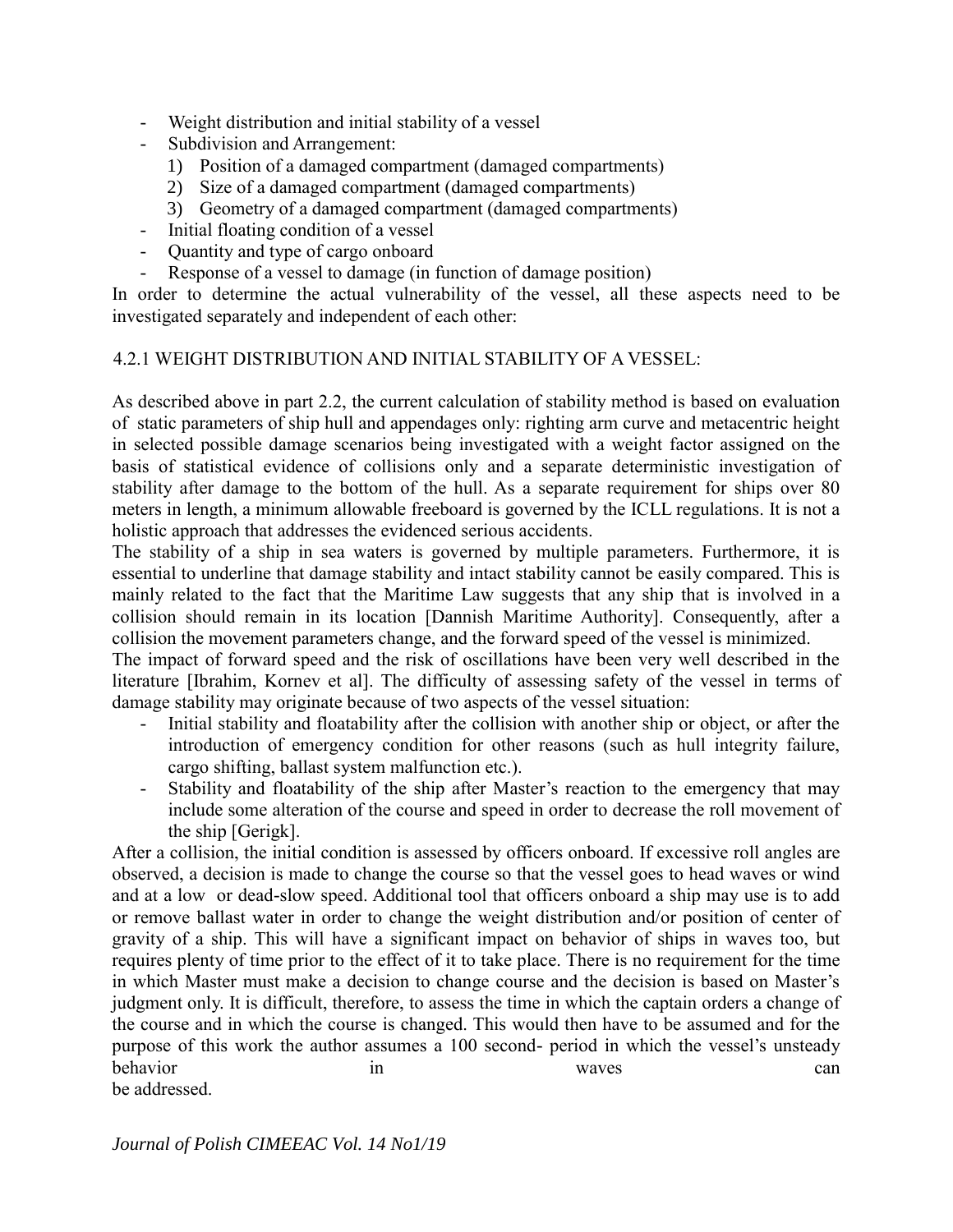As the available research clearly shows the risk of oscillations changes with the change of initial conditions, these being:

- Change of natural period of roll of the ship due to flooding
- Change of speed of the vessel

If in the new condition after damage the oscillations appear to be dangerous to safety (and if the situation allows for this ), a Master will make a decision to alter the heading. If for stability and/or floatability reasons a Master decides to improve stability by changing course, the new condition must also be assessed, but the criteria for the new condition must be different and must assure safety outside the time domain.

Consequently, there may be two initial vessel's conditions on which officers onboard must have sufficient information to allow for a decision making process:

- Initial condition with 0 speed and worse heading, but with damage applied to vessel.
- Condition with low speed ahead and the heading in which roll angles are minimized.

With application of the described risk model such calculations may be easily carried out as two separate scenarios.

### 4.2.2 SUBDIVISION AND ARRANGEMENT

When the number of fatalities during the ship construction and dismantling is confronted with the number of casualties during the operation of ships, it is visible that every average sized cargo ship may pose a much higher risk to life during construction than during the entire operation cycle of it. Because of lack of access to the confidential statistical data on deaths in shipyards, the author may only speculate on a relationship between the weight of steel used for construction of ships and the number of lives they have taken in shipyards. Since this number may be much greater than the number of casualties among seafarers, it is imperative that the recommendations to ship designers, such as the one presented in this paper, should not involve unnecessary increase in the lightweight of designed ships and optimize the subdivision of ship to provide most efficient allocation of steel watertight boundaries.

Ships are designed to maximize their capacity and efficiency and in the Adam Smith's model of economics it would not make much sense to design and build cargo ships for any other reasons. In order to maintain safety standards, rules are imposed on the designers to stay within certain boundaries in their pursuit to maximize cost efficiency regardless of costs to life and environment. In order to address it, one must first introduce a knowledge based regime on the design. First and foremost, the statistical evidence clearly show the frequency of serious accidents at sea and from this data the significance levels for safety can be derived. As there is no rational reason why different ship types are subjected to different levels of risks of colliding or grounding, the population of different types of ships was taken into consideration.

Statistical records show that in the years 1990 – 2012 there were 2271 grounding incidents and 7598 of other different collisions. In that period the total amount of ship-years was 602998 [Papanikolaou]. Assuming an average lifespan of a vessel is 25 years, there is a nearly 10% probability that any given ship will run aground at some point in its life, and a 31.5 % chance it will face a serious accident related to either machinery, collision or hull breach. With the length of the ship divided in ten equal parts and with the assumption that a damage is sustained inside these parts, one may arrive at final figures of probability of flooding in these areas. These probability figures remain relatively high in all areas of the ship. Figure 4 shows that different importance factors towards different area of the ship assigned (as it was made in regulations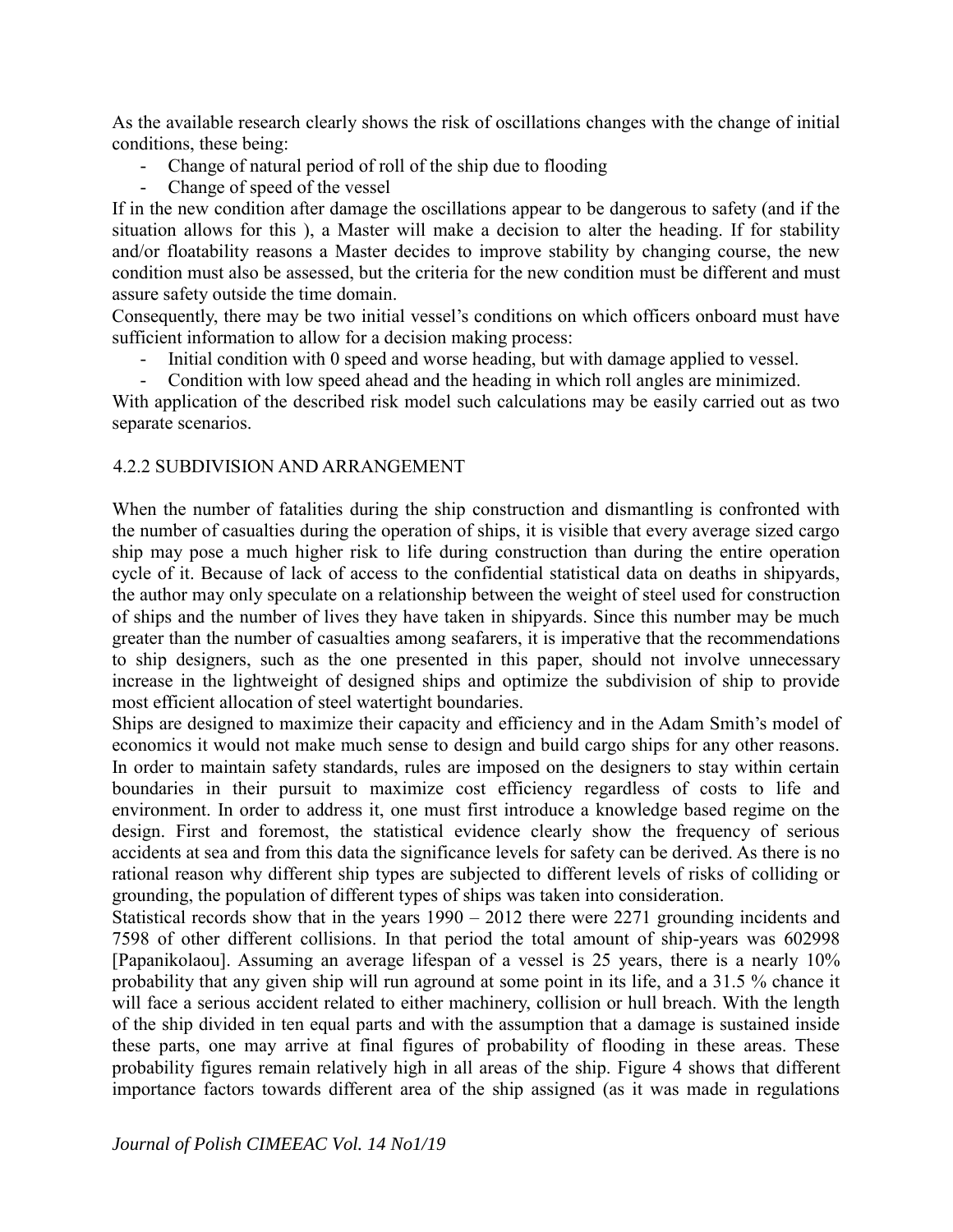A.265 and SOLAS 90) cannot be fully justified in the light of this new statistical data. Furthermore, the increased value of probability assigned to the most-aft and most-forward area considered for flooding (as in the current regulation) cannot be justified either.



*Figure 4. Damage location for collision damages according to GOALDS database* 

An assessment of energy absorption of a structure subjected to force seems to be an overwhelming task. Numerous attempts have been made to make analysis of a structure response to an impact [Luetzen et al]. All these attempts neglected the fact that the structure of the vessel along with thicknesses of plating varies in different areas of the vessel (e.g. tug area, thicknesses for Ice-Class etc.). Without knowing where the damage was sustained, any investigation of all the possible scenarios of structure response is a very difficult and time consuming task.

Extensive research on the applied size of a damage has been made in the past as well and currently valid regulations utilize a lot of knowledge and data gathered during this research [HARDER etc.]. In reality, the probability of e.g. flooding any tank adjacent to the outer-shell is always bigger than the probability of flooding tanks away from the outer-shell. This was reflected in the current regulations. However, in the current regulations this increased probability is not directly related/linked to risk and possible consequences from flooding of these compartments resulting with a possibility of catastrophic consequences from flooding of even a potentially small tank, for which the flooding probability is relatively low and even if the tank is located close to the outer skin of a ship. Furthermore, by introducing the Required Subdivision Index, the possibility of catastrophic consequences is not eliminated or controlled by current regulations. To address this issue, it is necessary to investigate all the large tanks (e.g. >1% of displaced volume) in terms of their impact on stability regardless of statistically derived probabilities and apply our knowledge about the likelihood of event happening at the risk control stage. Risk calculations must be then carried out for all such scenarios.

The geometry of tanks when flooded has a significant influence on their impact on stability. The current industry standard stipulated by regulations is to assess direct reduction of buoyancy and free surface effect from water inside of the flooded tank(s). In order to account for time dependent process of flooding and changing geometry of tanks in vertical direction, some regulations also require the intermediate stages of flooding to be assessed [SOLAS], but again from the two mentioned above factors perspective only.

In reality, the mechanism of flooding is far more complex and it impacts stability of a vessel in the following ways:

- Reduction of buoyancy due to flooding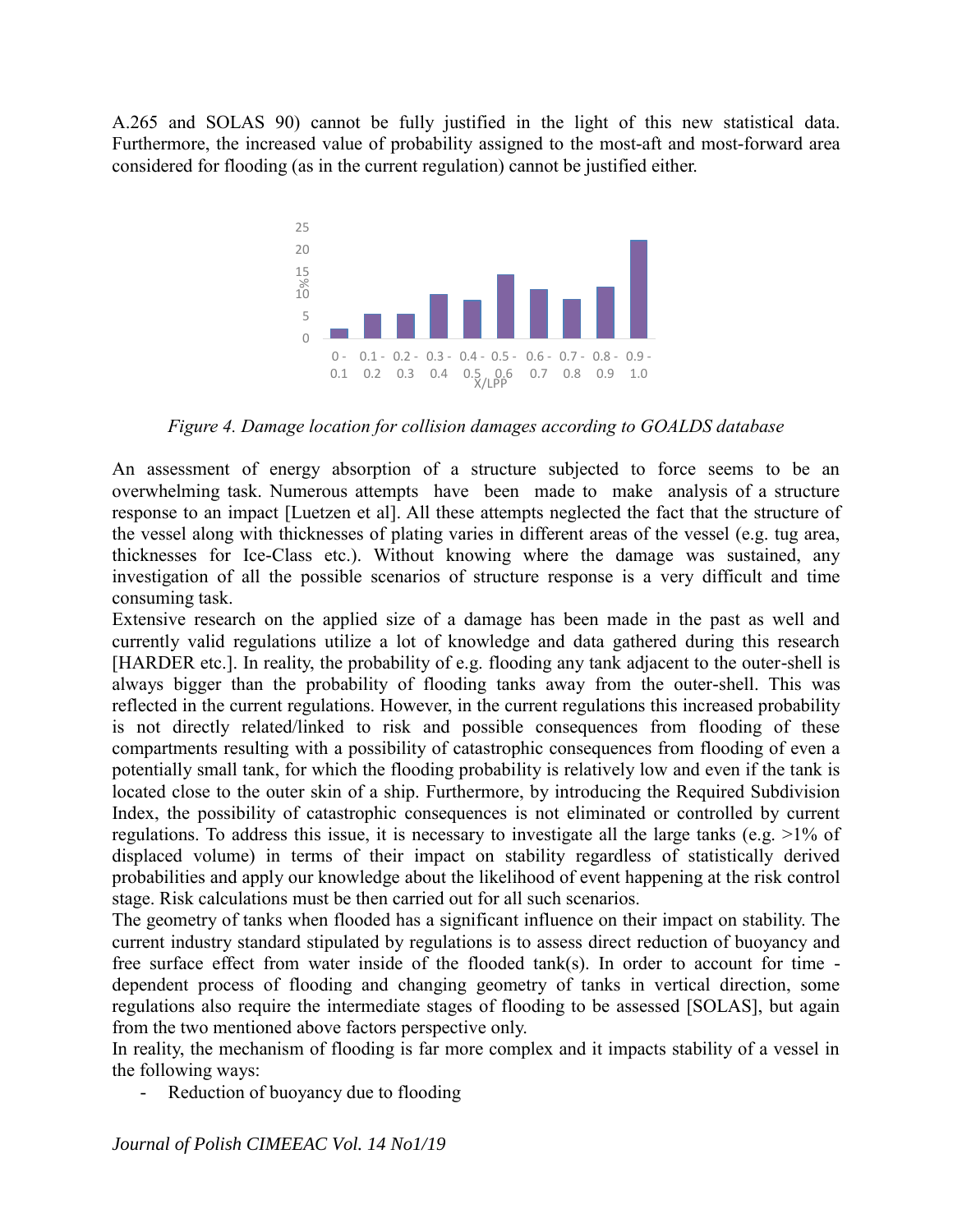- Free surface effect
- Sloshing inside of  $tank(s)$  effect
- Change of floating position

The time dependency of tank flooding process introduces a risk of mistake in evaluation of condition of it. Flooding of a tank will depend on factors which are difficult to assess by crew onboard a ship at a time of incident. Furthermore, mathematical models that govern cushions in tanks and the flow of water through openings at ship position varying with movement would be difficult to apply and use in practice. In the proposed method risk calculations can be performed for any given tank in terms of risk to stability and floatability it induces.

In the presented method the calculation is therefore based on seeking the largest negative impact that flooding of each tank may have on stability and floatability of the vessel. Consequently, for some tanks it is the reduced buoyancy, for other tanks the free surface effect and for yet another group of tanks it may be the combination of the two. The impact of sloshing for majority of tanks and spaces onboard is relatively small, but for relatively large tanks should still be assessed and added to the final result.

# 4.2.3 INITIAL FLOATING CONDITION OF A VESSEL

Traditionally, the initial floating condition of a vessel is described by the following factors:

- Righting arm curve (restoring moment)
- Initial metacentric height

In more detail, movement of any ship on water is governed by more properties or properties that influence the two mentioned above factors. A prudent designer will consider the following parameters governing stability and floatability of any vessel.

- Position of center of buoyancy of a ship
- Position of center of gravity of a ship
- Mass/Weight distribution of a ship
- Hull and appendages size and geometry.
- Floating position (draught, trim and heel)

Currently, apart from detailed mass distribution around the longitudinal center of gravity axis and the geometry of hull appendages, all these additional parameters are at some stage examined for the purpose of intact stability and damage stability assessments. The hull appendages (if present) missing parameters may be easily taken from the structural drawings of any ship, the distribution of mass around the longitudinal center of gravity axis is very difficult to determine, but luckily it oscillates within a certain narrow range [Krueger, Reid]. In practice, an approximate formula is used to determine this value called Weiss formula (4).

$$
T_N = \frac{\sqrt{g * GM}}{2 * i}; \qquad i = \sqrt{\frac{I_{xx}}{\Delta}} \cong 0.4B \tag{4}
$$

#### 4.2.4 QUANTITY AND TYPE OF CARGO ONBOARD

Any cargo vessels' vulnerability to flooding depends also on the cargo it carries. Various cargo has a different reaction when in contact with water. Some cargo absorbs water (some grains) some provides additional buoyancy to the vessel (e.g. timber). For example at this very moment guidelines are published how to treat additional timber on deck cargo in terms of stability.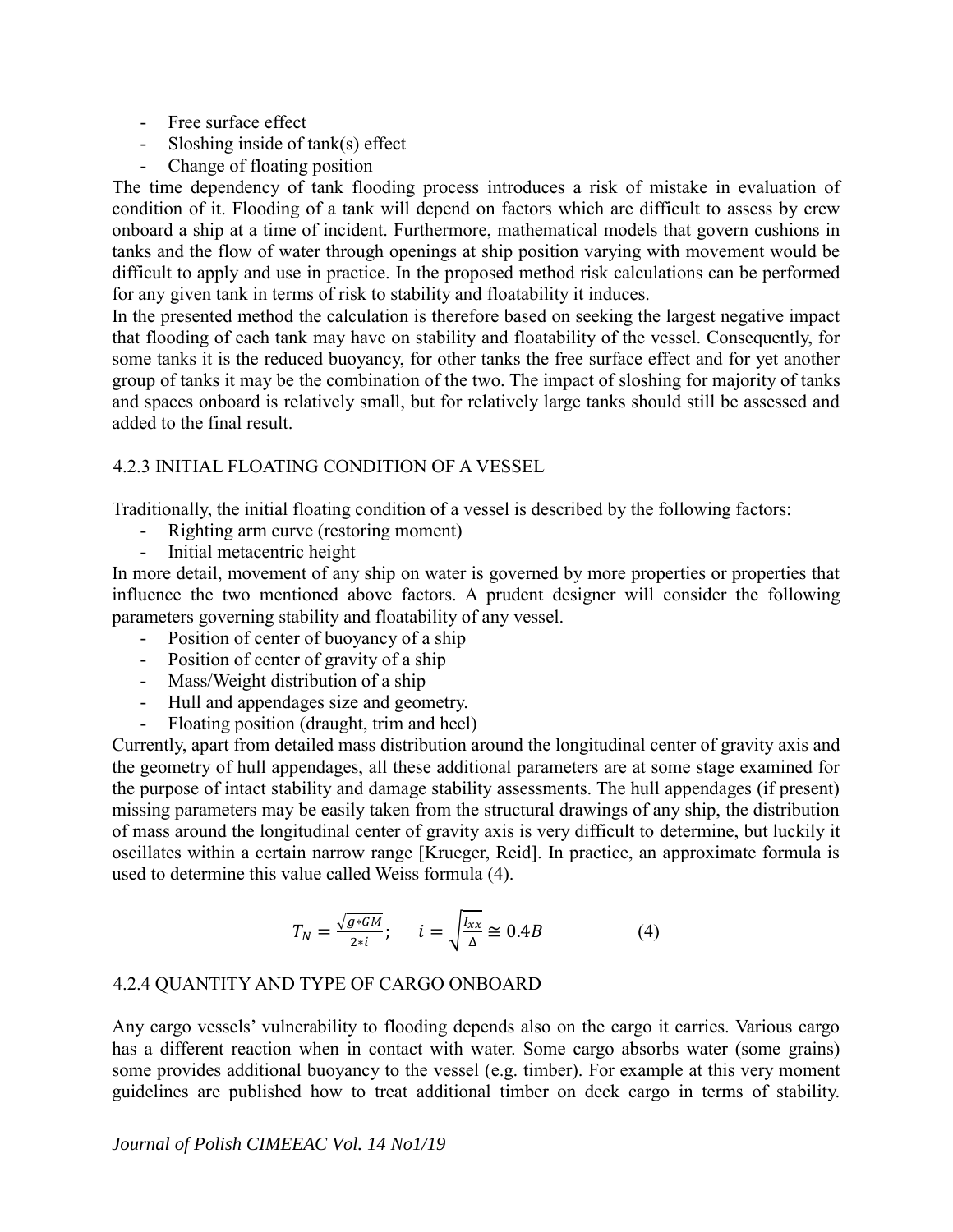However, these guidelines to be used in conjunction with SOLAS 2009 are seldom followed in practice because of computational difficulties. The impact of cargo does not only have direct impact on stability, but also influences vessels' moment of inertia around the center of gravity longitudinal axes. Currently no rule or regulation obligates designers to check or assess this impact as no rule or regulation requires checking the mass moment of inertia around the longitudinal axis going through the center of gravity of a ship in general.

Additional impact of type and cargo is its potential threat not only to stability and hence hazard to life, environment and property, but also to other safety aspects. Some cargoes are highly toxic, radioactive or highly flammable imposing enormous threat to a ship and even more so the environment and must be assessed to determine risks of carrying them onboard.

This assessment may be made on the basis of the available Codes (Such as CSS [IMO]) which describe levels of risk from carrying different types of cargoes. In addition this may further be confronted with cargo risk mitigation systems (such as fire extinguishing systems) available onboard an assessed ship.

### 4.2.5 RESPONSE OF A VESSEL TO DAMAGE

Any given vessel will have different responses to identical external hazards. In case of hull breach the governing factor for vulnerability of a vessel is its ability to return to an upright position, minimize the roll angle to a value in which it is still possible to navigate a ship and in which her weather-tight openings are not submerged maintaining sufficient floatability. In different rules and requirements, different approaches to assessing this response were utilized. In the ICLL 66/88 one selected representative condition is assessed; MARPOL 78 requires all approved intact loading conditions to be checked and SOLAS 2009 obligates the designers to check stability of a vessel in 3 loading conditions.

In this developed method, one condition (as in ICLL) for checking may be a valid solution to a problem of complexity in this aspect of the current regulations. This condition similarly to the ICLL 66/88 is equivalent to a vessel at its minimum allowable freeboard and with the initial stability parameters corresponding to the lowest approved intact GM value. However, when using this approach there is a risk of not taking into account some conditions with different trim or different loading configuration. To address the above an additional concept of a theoretical floating condition with maximum allowable trim aft and maximum allowable trim forward was introduced. Such theoretical condition would have a lowest approved intact GM assigned. With these assumptions the risk of omitting an approved condition which may offer less stability/floatability margin than the one selected is greatly reduced and for the met in practice hull shapes adequately addressed.

The response of the ship in the above described condition to a damage will depend on the flooding of compartments.

#### 4.3 CONSEQUENCES OF HAZARD OCCURRENCE:

As presented in multiple studies and supported by statics [Cichowicz, Vassalos etc.], the most common and critical hazards to safety of ships are listed below:

- 1) Grounding
- 2) Hull damage
- 3) Machinery damage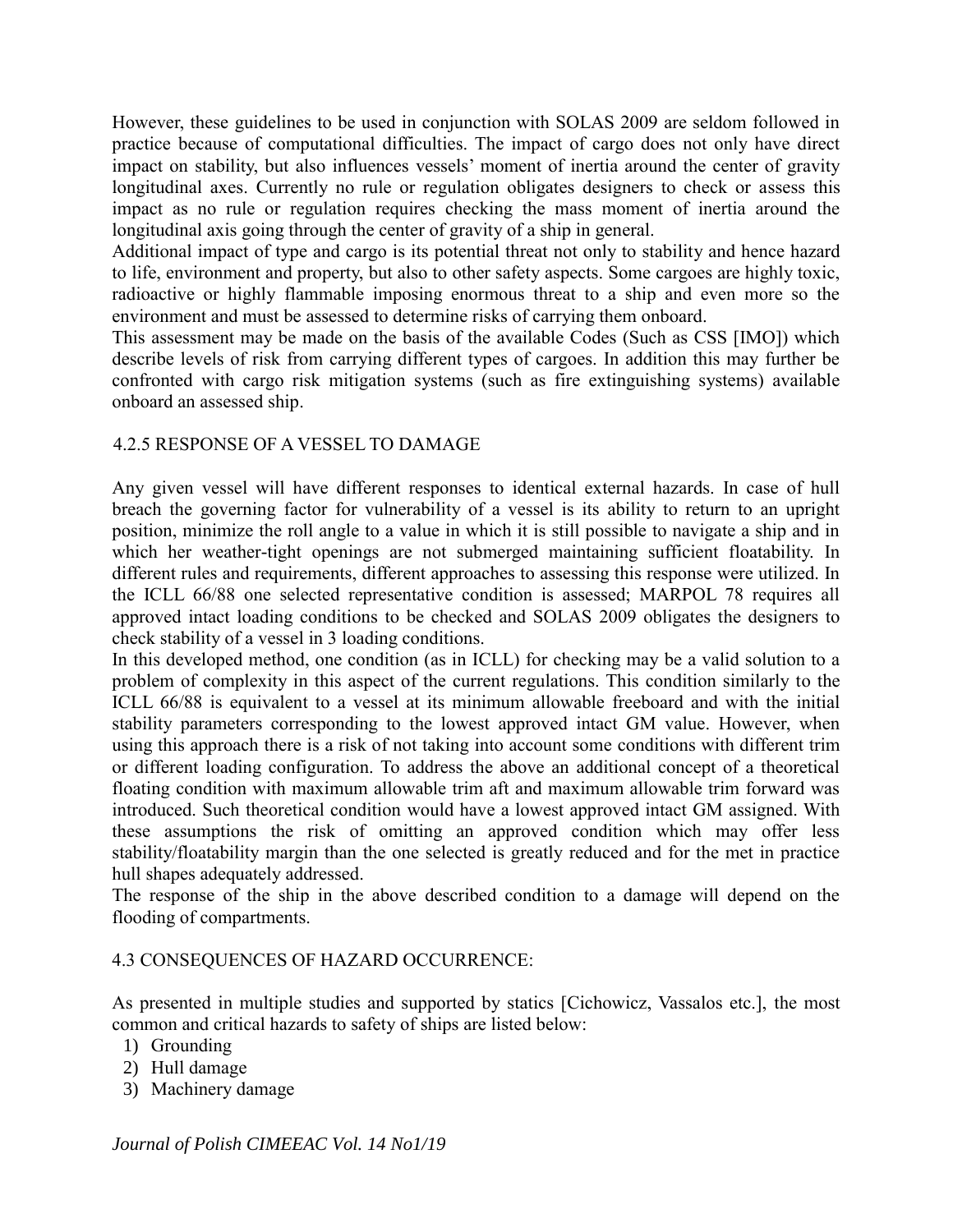- 4) Contact/foundering/collision
- 5) Fire/explosion
- 6) Pollution

Reasons 1 to 5 constituted 99.3% of all serious accidents between the years 1990 and 2012 (when only the ships built after 1980 are considered) [Cichowicz]. The percentage contribution of each type of hazard is summarized in Table 1.

| Grounding             | 20.95% |
|-----------------------|--------|
| Hull/Machinery Damage | 37.12% |
| Contact/Collision     | 32.97% |
| Fire/Explosion        | 8.26%  |
| sum:                  | 99.30% |

|  |  |  |  |  |  |  |  |  |  | Table 1. Percentage breakdown of serious accidents as per the IHS definition |
|--|--|--|--|--|--|--|--|--|--|------------------------------------------------------------------------------|
|--|--|--|--|--|--|--|--|--|--|------------------------------------------------------------------------------|

|                        | Total<br>loss | Serious<br>accidents | No. of<br>fatalities | Population in<br>shipyears | Population in<br>shipyears (%) | Serious<br>accidents (%) | Difference<br>(%) |
|------------------------|---------------|----------------------|----------------------|----------------------------|--------------------------------|--------------------------|-------------------|
| General Cargo          | 502           | 4114                 | 1434                 | 174544                     | 43.12%                         | 47.58%                   | 4.46%             |
| <b>Bulk Carriers</b>   | 99            | 1951                 | 381                  | 88807                      | 21.94%                         | 22.57%                   | 0.62%             |
| Ro-Ro Cargo            | 29            | 230                  | 29                   | 7839                       | 1.94%                          | 2.66%                    | 0.72%             |
| Reefer                 | 20            | 303                  | 71                   | 17086                      | 4.22%                          | 3.50%                    | $-0.72%$          |
| <b>Container Ships</b> | 11            | 1235                 | 65                   | 55814                      | 13.79%                         | 14.28%                   | 0.49%             |
| <b>Car Carriers</b>    | 10            | 227                  | 17                   | 8476                       | 2.09%                          | 2.63%                    | 0.53%             |
| LPG/LNG                | 8             | 211                  | 26                   | 17586                      | 4.34%                          | 2.44%                    | $-1.90%$          |
| Oil Tankers (large)    |               | 375                  | 58                   | 34596                      | 8.55%                          | 4.34%                    | $-4.21%$          |
| Sum:                   | 680           | 8646                 | 2081                 | 404748                     |                                |                          |                   |

*Table 2. Table showing the apparent relationship between the "ship-years" of each type of ship and number of serious incidents* 

It is important to differentiate between serious accidents and ship losses. The definition of serious accidents is determined by the IHS:

"A marine casualty to a ship, as defined, which results in: Structural damage, rendering the ship unseaworthy, such as penetration of hull underwater, immobilization of main engines, extensive damage, etc. /breakdown/ actual total loss/ any other undefined situation resulting in damage or financial loss, which is considered to be serious." - [Cichowicz - IHS]

The most recent statistics data reveal a correlation between serious accidents and the number of "ship-years" regardless of ship types. This is opposite to the loss of ships and/or number of fatalities which seem to be governed by more complex relationship (Table 2), but also that the LPG/LNG and Large Oil Tankers (over 60000 DWT) show lower numbers than other types of ships of serious accidents in comparison with the "ship-years" number. One may speculate about the reasons of a lower percentage of serious accidents to "ship-years" ratio for LNG and Oil Tankers. One of the possible reasons is that these ships are governed by different construction regime (e.g. MARPOL) than other types of ships investigated. Regardless of the reason behind this difference, these types of ships were excluded from the statistical evaluation of a database. Consequently, by introducing a mean average for all remaining ship types it was determined that any ship is subjected to a risk of being in a serious accident equal to 2.29% per year. Assuming the average life of any ship of 25 years the chances of any vessel being in a serious accident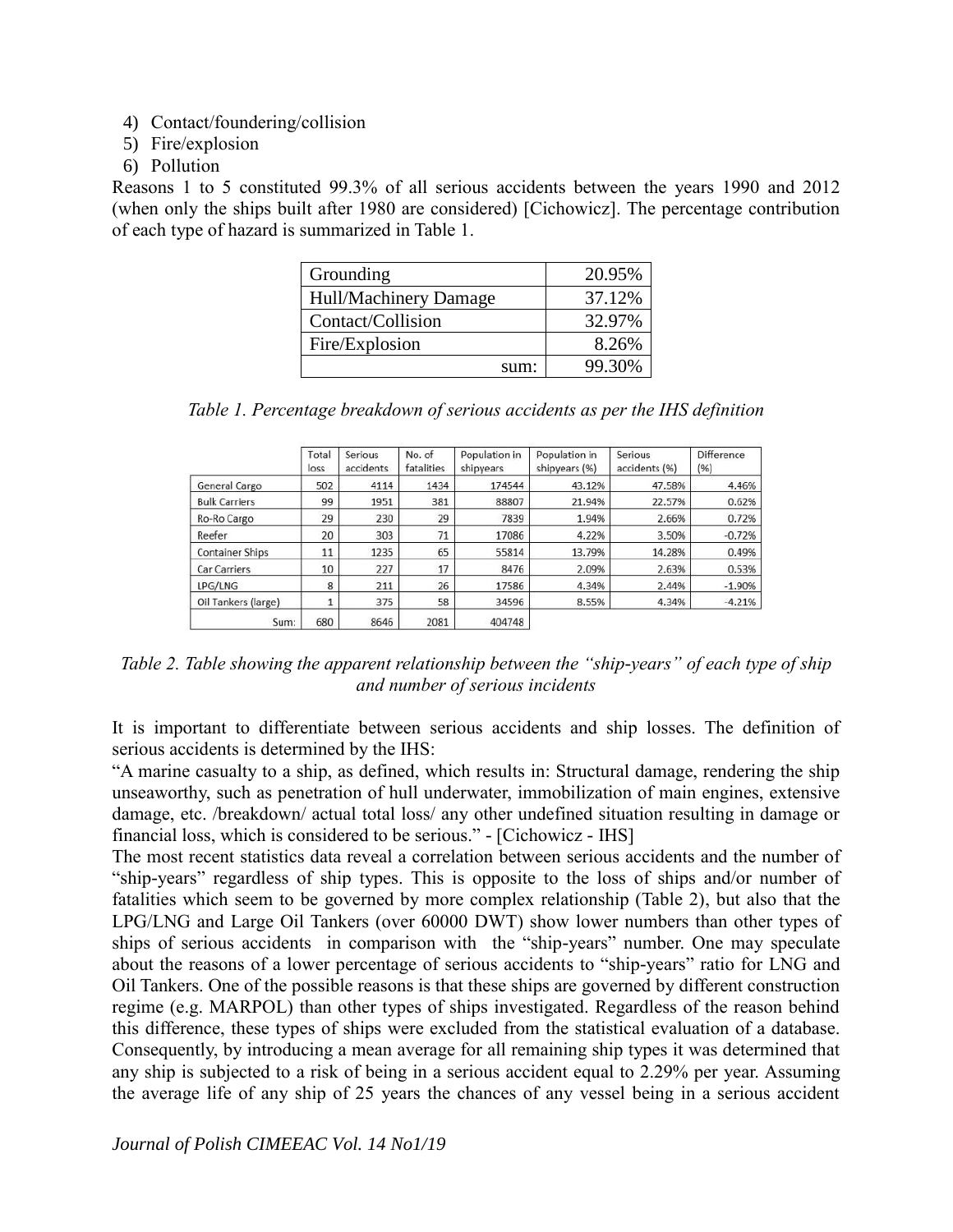during its life increase to 57.15%. The serious accidents taken into equation here were listed in Table 1.

From the above assessment of risk and hence consequences, the conclusion is drawn that it is essential to address all the hazards listed in Table 2 and risks of serious accidents that lead to damage to property, environment and loss of life without prioritizing any of them.

### 4.4 RISK CONTROL

There is limited statistical data on the length of time that a vessel carries certain type cargo. For the sake of uniform and unbiased assessment, constant factors may be applied to all types of vessels designed to carry a cargo that is potentially valuable or dangerous to life or property. Such control, with use of constant coefficients may also be made prior to any voyage. Similarly, a threat of cargo fire emerging can be quantified. For cargo ships, the risk of cargo fire is substantial and must be addressed by design and careful operation. Current requirements and guidelines, when followed, greatly reduce the risks, but are separate from a general notion of safety and/or stability in intact and emergency conditions. Furthermore, a risk of cargo fire must be evaluated in terms of its potential consequences, which are different from the consequences of loss of cargo, or ship damage.

The control of risk may also take place by confrontation with the statistical data of accidents at sea. The method may be based on e.g. Probability Density Function as introduced by Pawlowski and Luetzen and implemented into SOLAS 2009. From the latest statistical data gathered and filtered from the GOALDS and HARDER programs, a minimum requirement for any vessel and a safety goal may be determined.

# **5. CONCLUSIONS**

In this work a general description of the developed method of assessment of safety of ships in abnormal/damaged conditions is presented. The method is based on the assessment of ship performance and  $\alpha$ 

risk assessment.

The method has the following features:

- 1. No disadvantages, which exist in SOLAS;
- 2. Can be applied at any stage of vessel's life (design, operation, catastrophe, salvage);
- 3. Holistic approach to safety by introduction of safety factors (sources of factors: design, operation, management, human factor);
- 4. Possibility of assessment of risk for all the possible scenarios.

The key issue to apply the method is to have accurate matrix type holistic risk model. The proposed risk model enables to estimate the risk level for all the possible scenarios of an accident. The proposed risk model is much more complex than the models published in literature.

The current research is associated with further developing the risk models necessary for the ship performance-oriented and risk-based assessment. From the practical point of view the research should result with a model for the computer simulation of the ship emergency situations and salvage process.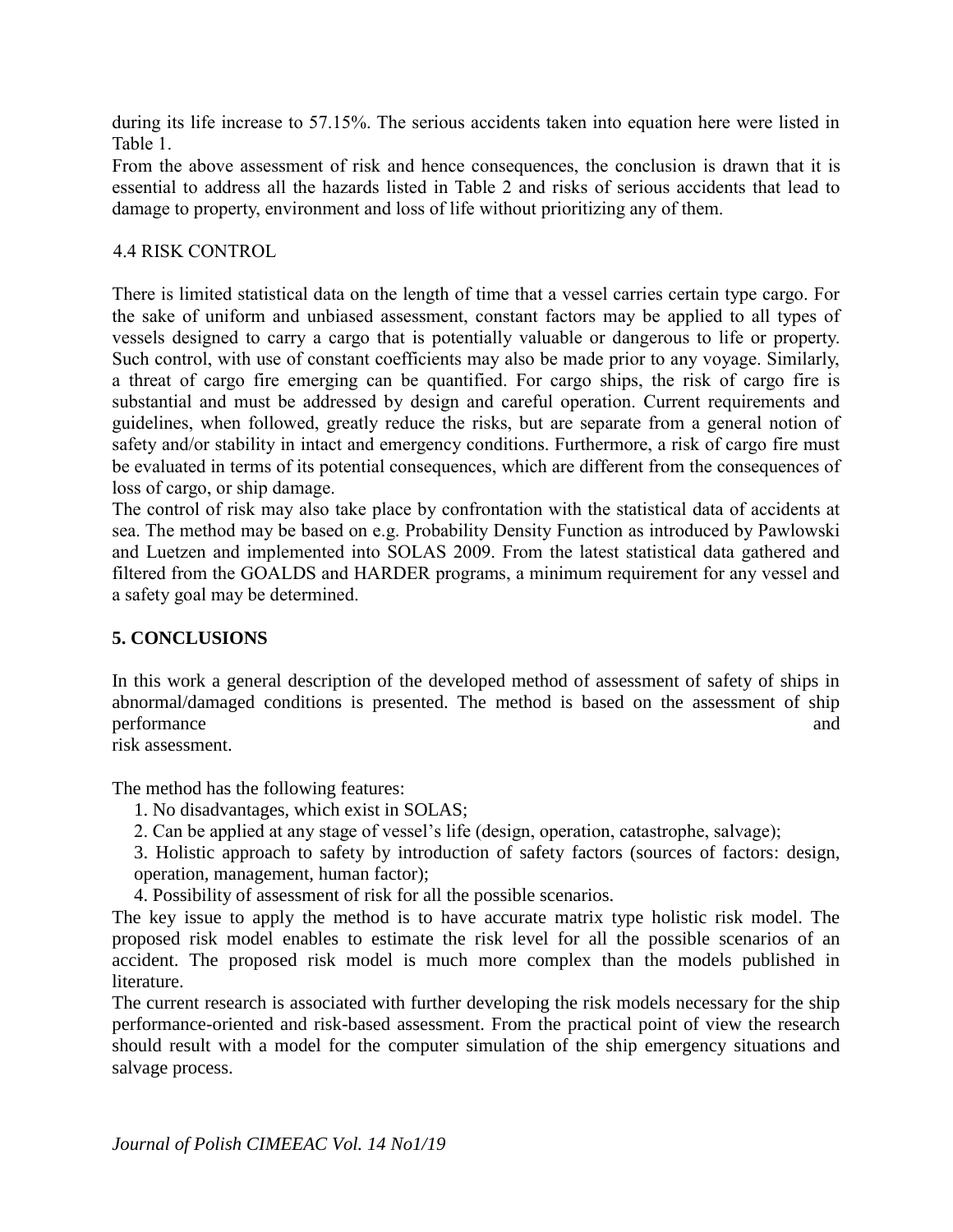# **6. REFERENCES**

- 1. *"Goal Based Damaged Stability - Project Report* "– J. Cichowicz, O. Olufsen 2012
- 2. *"Damage Stability Standards – Rational Design or Gratuitous Complexity"* A. Kendrick  $-2013$
- 3. *"Comparative Study of Damage Stability Regulations and Their Impact on the Design and Safety of Modern ROPAX Ships*"– G. Zaraphononitis, A. Papanikolaou, C. Roussou, Aphorditi Kanelopoulou – 2011
- 4. *"SOLAS 2009 – Raising the Alarm"* A. Jasionowski, Dracos Vassalos 2008
- 5. *"Probabilistic Method for Predicting Ship Collision Damage"* A. Brown D. Chen 2002
- 6. *"Development of a Minimum Stability Criterion to Prevent Large amplitude Roll Motions in Following Seas"* – PhD Thesis – F. Kluwe – 2009
- 7. *"CFD Analysis of Container Ship Sinkage, Trim and Resistance"* Shaun Wortley 2013
- 8. *"Kompleksowa Metoda Oceny Bezpieczenstwa Statku w Stanie Uszkodzonym z Uwzglednieniem Analizy Ryzyka"* – M. Gerigk – 2010
- 9. *"Application of Quantitative Risk Assessment to Ships in Emergency Conditions"* P. Szulczewski, M. Gerigk – 2014
- 10. Meriam-Webster Dictionary 2014
- 11. SLF 47/17 U.S. Coast Guard 2004
- 12. *"Risk Based Ship Design: Methods, Tools and Applications"* A. Papanikolaou 2009
- 13. *"Ships and Offshore Structures"* Page 47 C. Guerdes Soares, Y Garbalov 2015
- 14. *"Marine Navigation and Safety of Sea Transportation"* A. Weintrit 2009
- 15. *"Goal-Oriented Conceptual Database Design"* L.Jiang 2007
- 16. *"A Global Optimization Model for Ship Design"* T. Ray, R.P. Gokarn, O.P. Sha 1995
- 17. *"Rudder, Propeller and Hull Interaction by RANS"* C. D. Simonesen 2000
- 18. *"Effects of Ship Motion on Ship Maneuvering in Waves"* Seo M.G., Kim Y. 2011
- 19. *"Seakeeping Calculations for Ships, Taking into Account the Non-linear Steady Waves"* T. Bunnik – 2000
- 20. *"Simulation of Ship Motions – Coupled Heave, Pitch and Roll – Technical Report"*  S. Fan, J. Xia - 2002
- 21. *"Simulation of Motion in Seaway"* T. Perez 2001
- 22. *"Application of CFD Methods for the Assessment of Ship Maneuverability in Shallow Water"* – T. Gornicz, J. Kulczyk – 2012
- 23. *"Parametric Roll Resonance of a Fishing Vessel as Function of Forward Speed and Sea State"* – P. M. Martinessen – 2011
- 24. *"Seakeeping Models in the Frequency Time Domain"* T. Perez, T. Fossen 2007
- 25. *"Practical Source Code for Ship Motions Time Domain Numerical Analysis and its Mobile Device Application"* – MSc Thesis – Z. Thien – 2011
- 26. *"A Time Domain Model for Wave Induced Motions Coupled to Energy Extraction"* PhD Thesis - J. Bretl - 2009
- 27. *"Fluid Tanks and Ship Motions"* J. Journee 2000
- 28. *"Proteus3 - User Manual"* A. Jasionowski 2006
- 29. *"A More Robust Multi-parameter Conformal Mapping Method for Geometry Generation of an Arbitrary Ship Section"* – M. Salehi, P. Ghadimi 2014
- 30. *"On the heaving Motion of a Circular Cylinder on the Free Surface of a Fluid"* Pages